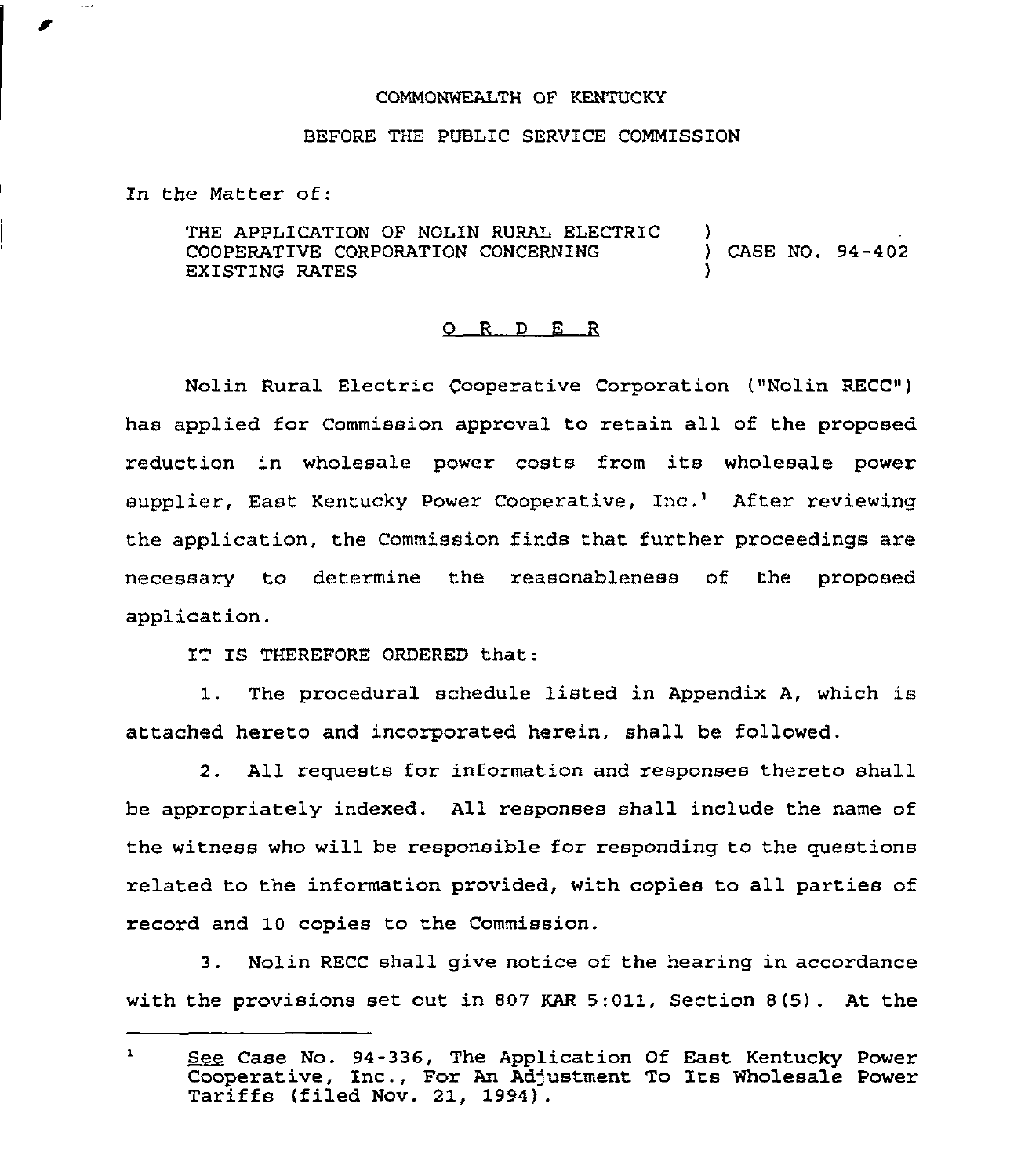time publication is requested, it shall forward <sup>a</sup> duplicate of the notice and request to the Commission.

4. Motions for extensions of time with respect to the schedule herein shall be made in writing and will be granted only upon a showing of good cause.

S. Nothing contained herein shall prevent the Commission from entering further Orders in this matter.

Done at Frankfort, Kentucky, this 13th day of January, 1995.

PUBLIC SERVICE COMMISSION  $\boldsymbol{\mu}$ 

ATTEST:<br>The Mills